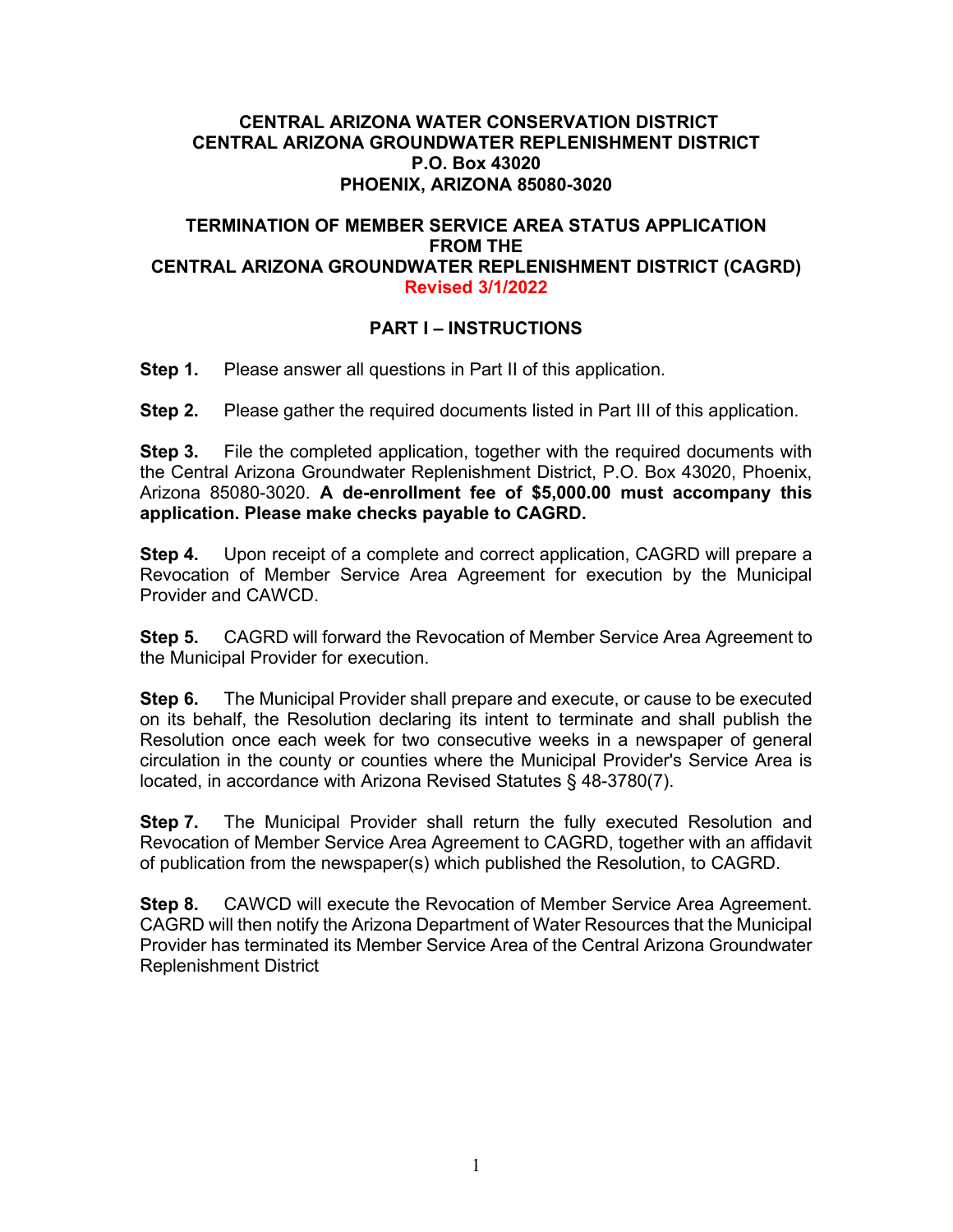# **PART II – GENERAL INFORMATION**

# 1. **Water Provider**:

- a. Name: <u>with the set of the set of the set of the set of the set of the set of the set of the set of the set of the set of the set of the set of the set of the set of the set of the set of the set of the set of the set o</u>
- b. Address: \_\_\_\_\_\_\_\_\_\_\_\_\_\_\_\_\_\_\_\_\_\_\_\_\_\_\_\_\_\_\_\_\_\_\_\_\_\_\_\_\_\_\_\_\_\_\_\_\_\_\_\_\_\_
- c. Telephone:  $\blacksquare$

# 2. **Owner**:

- a. Owner name (if applicable): \_\_\_\_\_\_\_\_\_\_\_\_\_\_\_\_\_\_\_\_\_\_\_\_\_\_\_\_\_\_\_\_\_\_\_\_\_\_\_
- b. If the owner of the Water Provider is other than an individual, such as a corporation, limited liability company, partnership or trust, name the type of Legal entity:
- c. Name of Authorized Signer: \_\_\_\_\_\_\_\_\_\_\_\_\_\_\_\_\_\_\_\_\_\_\_\_\_\_\_\_\_\_\_\_\_\_\_\_\_\_\_
- d. Title of Authorized Signer:  $\Box$

# 3. **Primary contact party**:

- a. Name:
- b. Address:
- c. Telephone:  $\blacksquare$

4. Has an application been submitted to the Director of Water Resources requesting modification of the municipal provider's assured water supply designation under § 45-576 that eliminates the municipal provider's reliance on member service area status? eta alternatura eta alternatura eta alternatura eta alternatura eta alternatura eta alternatura e

5. Has the Director of Water Resources approved the Municipal Provider's application to modify its assured water supply designation based on the addition of the substitute water supply?

6. Has the Arizona Department of Water Resources consented to the termination of the Service Area's Member Service Area status?

7. Does the Municipal Provider agree to revoke the Member Service Area Agreement, no longer obligating the CAGRD to perform the groundwater replenishment obligations on behalf of the service area?